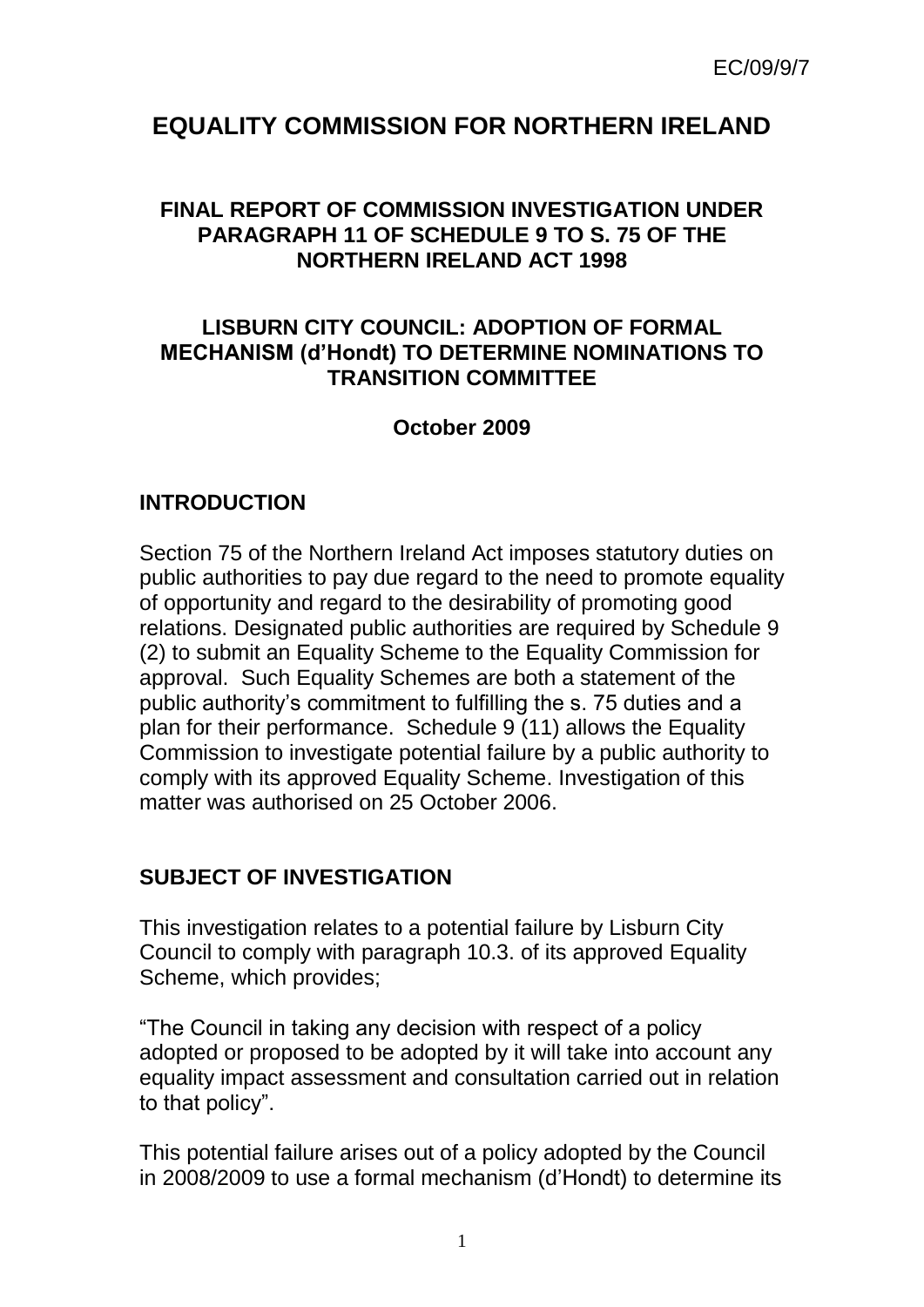Council representatives on the joint Lisburn/Castlereagh Transition Committee. The purpose of the Transition Committees is to "take the key decisions that will be necessary to ensure that there are eleven effective Council's in place in May 2011". Original Department of Environment guidance on the establishment of Transition Committees was that "nominations should proportionately reflect the political composition of the existing councils". However, as a result of concerns that have arisen concerning the proportionality of the original Transition Committees put in place, it has now been decided that the original Transition Committees will be replaced by Statutory Transition Committees after the Local Government Finance Bill becomes law in c. April/ May 2010. Membership of the Statutory Transition Committees will be re-constituted on the basis of revised guidance (which the Department is currently working on), to ensure that the Committees are politically representative.

## **BACKGROUND**

The Council had carried out an equality impact assessment in 2003 on the promotion of equality and social inclusion/civil leadership which had established its policy for filling Council positions on Committees. It decided that filling positions by a formal system such as d'Hondt should be avoided, and to use an informal system by which nominations are agreed between the parties. This system was applied consistently by the Council when filling such positions, apart from a limited number of occasions involving appointments to outside bodies, when use of d'Hondt was imposed on the Council.

As previously stated, the original guidance issued by the Department of the Environment simply stated that "nominations should proportionately reflect the political composition of the existing councils". There was therefore nothing imposed by the sponsoring department to prevent the Council following the policy adopted by it as a result of its 2003 Equality Impact Assessment to determine its nominations.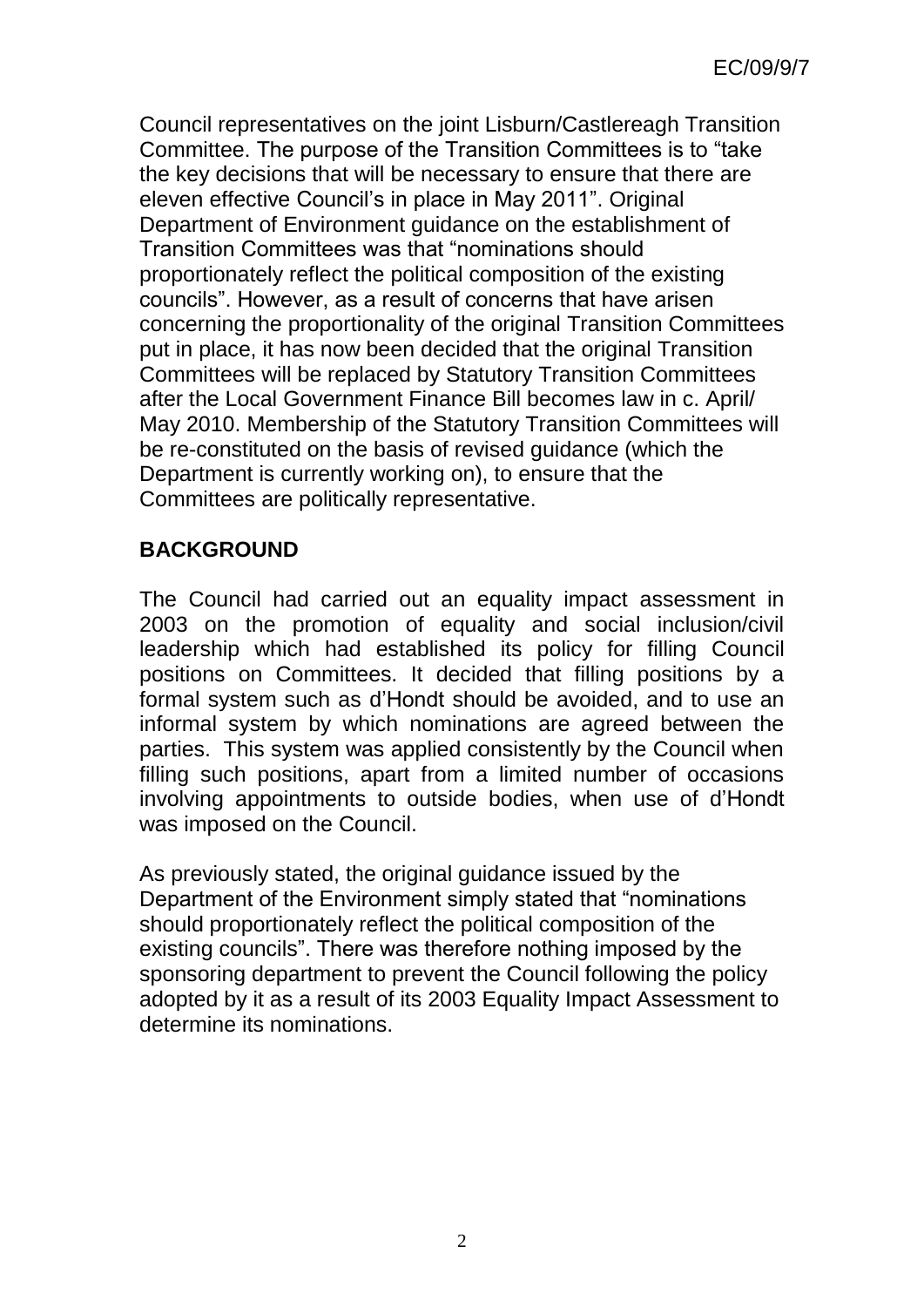Current political representation on Lisburn City Council is as follows;

- 12 DUP
- 7 UUP
- 4 Sinn Féin
- 3 Alliance Party
- 3 SDLP
- 1 TUV

## **Council Meeting 10 November 2008**

At its strategic policy meeting on the 10 November 2008 the Council decided that the 8 elected members from Lisburn City Council to sit on the Transition Committee would be chosen by use of the formal d'Hondt method, resulting in the following allocation:-

4 DUP 2 UUP 1 Sinn Féin 1 Alliance Party

The Council's Chief Executive had however recommended that as the Department's guidelines relating to Transition Committees highlight the need for proportionality with regard to political representation that all parties should be included, and that membership should be:-

3 DUP 2 UUP 1 Sinn Féin 1 Alliance Party 1 SDLP

This approach would appear to be consistent with the policy arrived at following the 2003 EQIA to avoid a formal system of proportionality. The Chief Executive pointed out that this was the first occasion the Council had used the d'Hondt system to elect a Committee, and this policy had not been screened as required by the Council's approved equality scheme.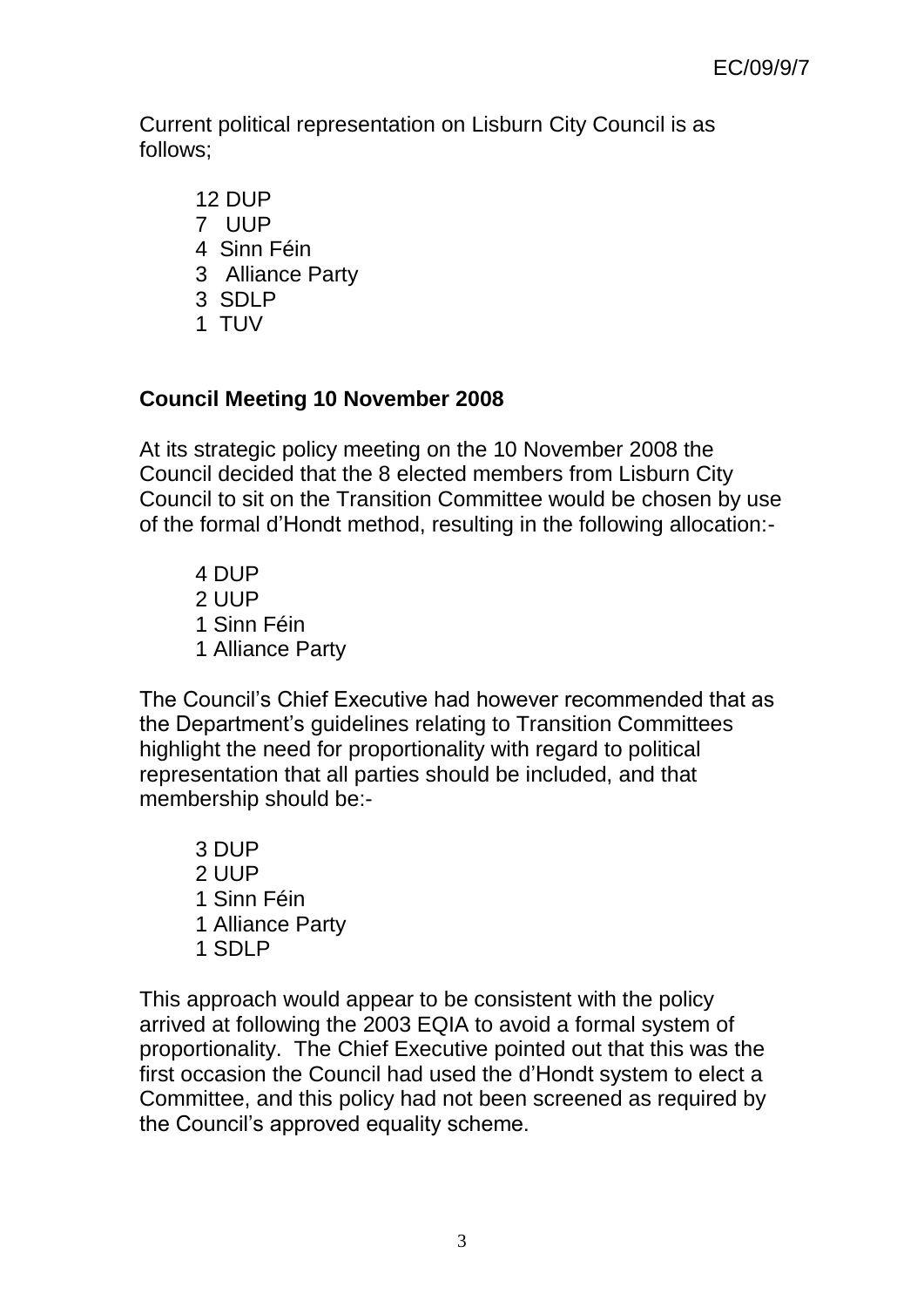## **Council Meeting 25 November 2008**

When the matter progressed to a full Council meeting on 25 November 2008, the Chief Executive again recommended that the formal d'Hondt system should not be applied and that the allocation should include a representative from the SDLP. This recommendation was rejected, and the earlier decision by the Strategic Policy Committee was ratified.

### **Council Meeting 1 December 2008**

At the strategic policy meeting on 1 December 2008, the Chief Executive sought guidance from Councillors as to whether the d'Hondt system would now be used to fill all Council positions as a result of a precedent created by the Council's decisions of 10<sup>th</sup>/25<sup>th</sup> November. It was decided that the d'Hondt system would not be used in the future.

Consequently on receiving a complaint about this matter, the Council carried out an investigation, and reported its findings to the Strategic Policy Committee on the 5 January 2009. Its report highlighted the Council's commitment at paragraph 10.3 of its approved Equality Scheme to take the results of any EQIA and associated consultation into account when making a policy decision. It pointed out that the decision to use the d'Hondt mechanism on this occasion:-

- Had changed the Council's policy (developed through the EQIA process) from an informal to a formal system for determining a Committee.
- Was a selective use of the formal mechanism for one particular Committee.
- Resulted in one political party not being represented on the Transition Committee.

The Council's investigation concluded that its actions were "open to challenge by the Equality Commission". The report also indicated that a screening exercise had now been carried out on the decision to adopt the d'Hondt system, and had identified adverse impact in that one political party would not be represented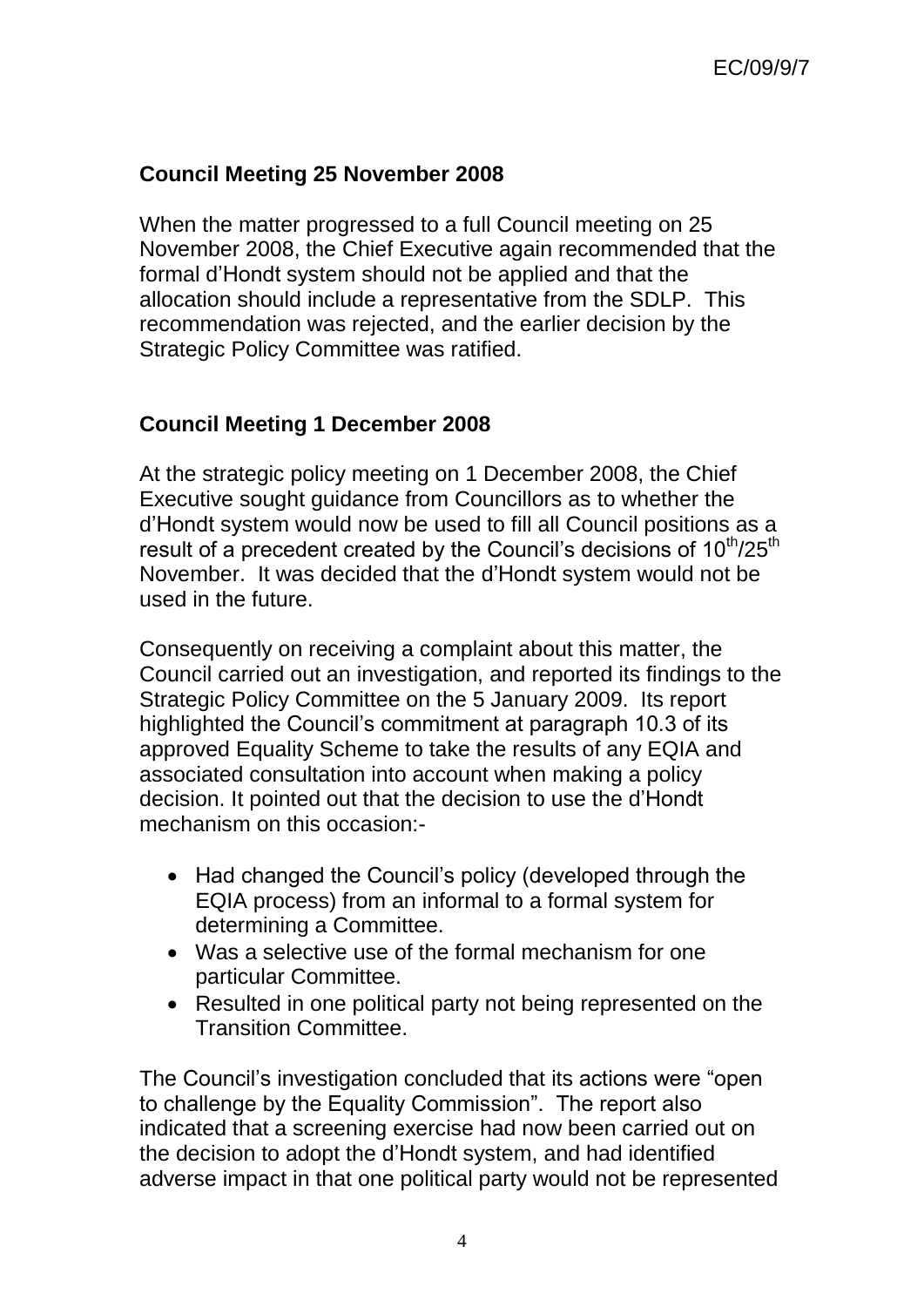on the Transition Committee. It suggested two methods to address this adverse impact:-

- 1. using an alternative formal method
- 2. reverting to use of the previously agreed informal approach.

The paper recommended that one of the above systems be adopted with the result that all political parties on Lisburn City Council would be represented on the Transition Committee. Again, however, this recommendation was rejected. The Council, at a further meeting on 27 January 2009, ratified the decision of the Strategic Policy Committee.

### **INVESTIGATION FINDINGS**

The policy to avoid filling committee positions by a formal system such as d'Hondt and to use an informal system by which nominations are agreed between the parties had been arrived at as a result of an EQIA completed in 2003. The benefits of this type of approach would appear to be that it might allow smaller political parties to play an active role that they might otherwise be denied by use of a formal system.

As a result of its decision of 10 November 2008 and confirmed in subsequent Council meetings , the Council unilaterally and without consultation decided to forgo its previous policy, arrived at through equality impact assessment, in favour of a policy to adopt a formal d'Hondt mechanism. As a result one political party (SDLP) which would have been allocated one seat on the Transition Committee under the previous arrangement, is now unrepresented.

The Commission finds that this action represents a clear failure by the Council to comply with the commitment contained at Section 10.3 of its approved Equality Scheme. The Council's action, which appears to have ignored advice from the Chief Executive and an equality report prepared by staff, raise concerns about the Council's commitment to its approved Equality Scheme, and in particular demonstrates a propensity to ignore policies arrived at through the Equality Impact assessment process. The policy recently adopted by the Council is inconsistent with the policy